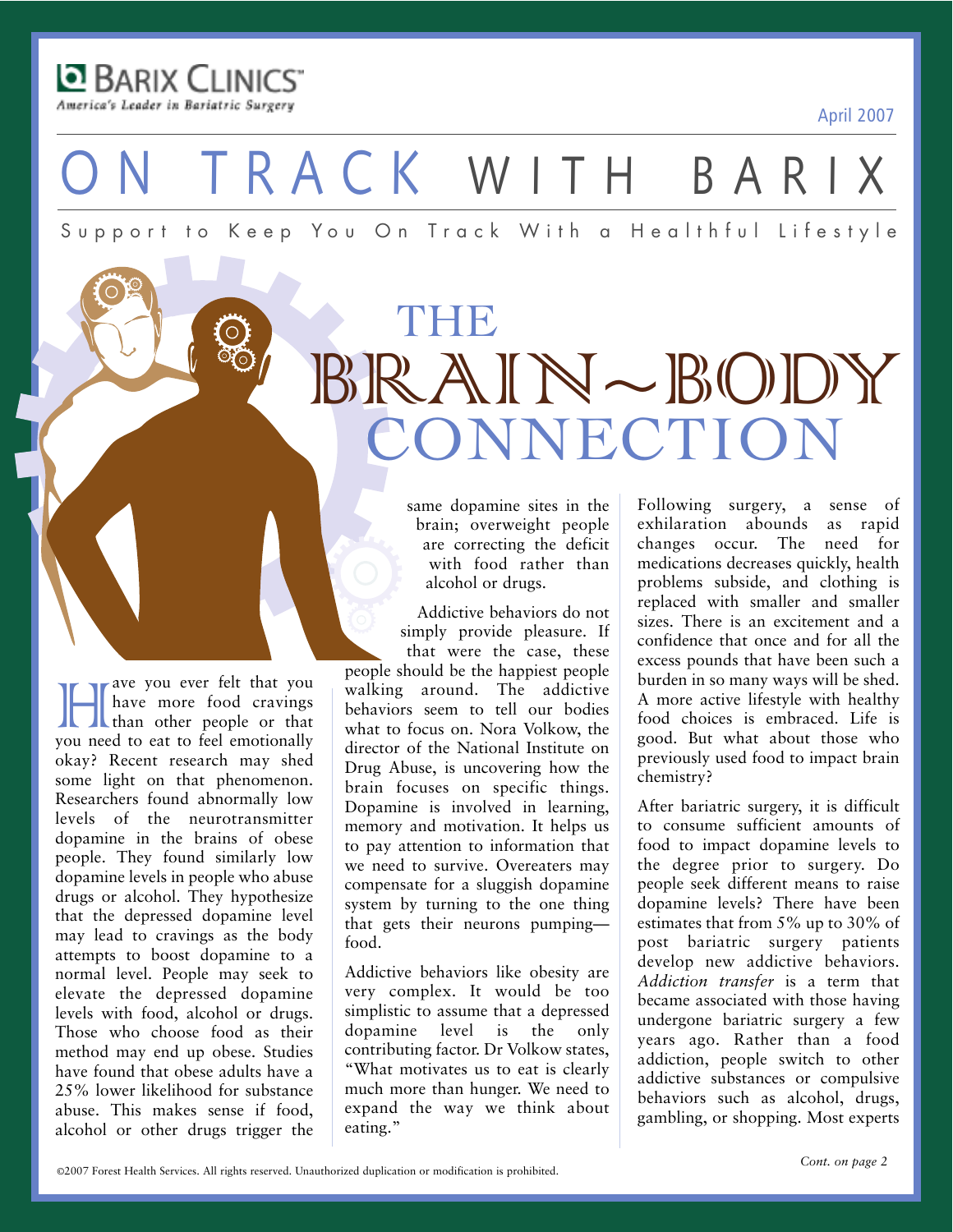#### *Brain/Body,* cont. from page 1

agree that bariatric surgery does not cause an addiction. Rather, the addictive personality traits or altered brain chemistry present prior to bariatric surgery remain after the surgery and once the weight is lost.

Alcohol use can be particularly troublesome after gastric bypass surgery. Because of the physical alterations to the digestive system, there is a faster, more profound, and longer lasting impact from alcohol. This occurs because alcohol empties out of the pouch into the small intestine almost immediately and is quickly absorbed. Bariatric surgery patients may be more sensitive to the effects of alcohol due to a lower caloric intake. To compound the effects, the liver may have a more difficult time clearing the circulating alcohol from the bloodstream resulting in a prolonged impact. Additionally, the post bypass patient is at greater risk for low blood sugar or severe hypoglycemia following alcohol consumption. Symptoms of hypoglycemia can be a loss of balance, slurred speech, poor vision and confusion. Because these could easily be mistaken for symptoms of alcohol intoxication, treatment may be delayed.

To sum it up, bariatric surgery provides a physical tool to enable people to reach and maintain a healthy weight. It does not cause addictions; however, it also does not change underlying factors that may lead to addictive behaviors. Work with your primary care physician and therapist if new addictive behaviors emerge following surgery.

As the researchers continue to put the puzzle pieces together, there are some things that you can do to boost your dopamine and serotonin (another neurotransmitter) levels, decrease your need for addictive behaviors and feel good. Rather than substituting another destructive behavior for a food addiction, fill your life with

healthful habits that support your weight loss. Dr. Volkow recommends stimulating your brain by connecting with your world in meaningful ways; learning and getting excited about the things around you—you'll be less likely to need an artificial boost.



"Emotion always has its roots in the **unconscious** and manifests itself in the body."

> ~Irene Claremont de Castillejo~

#### HEALTHFUL HABITS THAT POSITIVELY IMPACT BRAIN CHEMISTRY:

- Exercise increases dopamine and serotonin levels
- Stress reduction increases serotonin levels
- Adequate sleep increases serotonin levels
- Adequate nutrition increases serotonin levels
- An interesting life/stimulating job/active lifestyle increases dopamine levels



## HIEALTHIFI TIDBITS

Consider adding more beans<br>to your diet. They are<br>versatile, tasty, full of fiber<br>and do not cause spikes in your to your diet. They are versatile, tasty, full of fiber blood sugar level. If you substitute beans for meat at a meal, you will consume less fat. The fiber in beans causes them to be digested more slowly, keeping you satisfied longer.

Beans are also a good source of protein and antioxidants. If that isn't enough, research indicates that eating beans may help to protect you against certain types of cancer and heart disease.

Canned beans make quick and easy meals or snacks.

- Rinse black beans and add to salsa—eat with baked tortilla chips or flour tortillas.
- Mix fat free refried beans with taco seasoning and a small amount of fat free sour cream. Makes a great dip for vegetables, baked tortilla chips or pita bread.
- Add garbanzo beans (chick peas) to salads.
- Hummus makes a great lunch or snack.
- Make chili with extra beans and leave out the meat.
- Substitute a black bean burger for a hamburger.
- Take no-added-sugar baked beans to your next picnic or gathering. Substitute brown sugar with Splenda or sugar free syrup.

©2007 Forest Health Services. All rights reserved. Unauthorized duplication or modification is prohibited.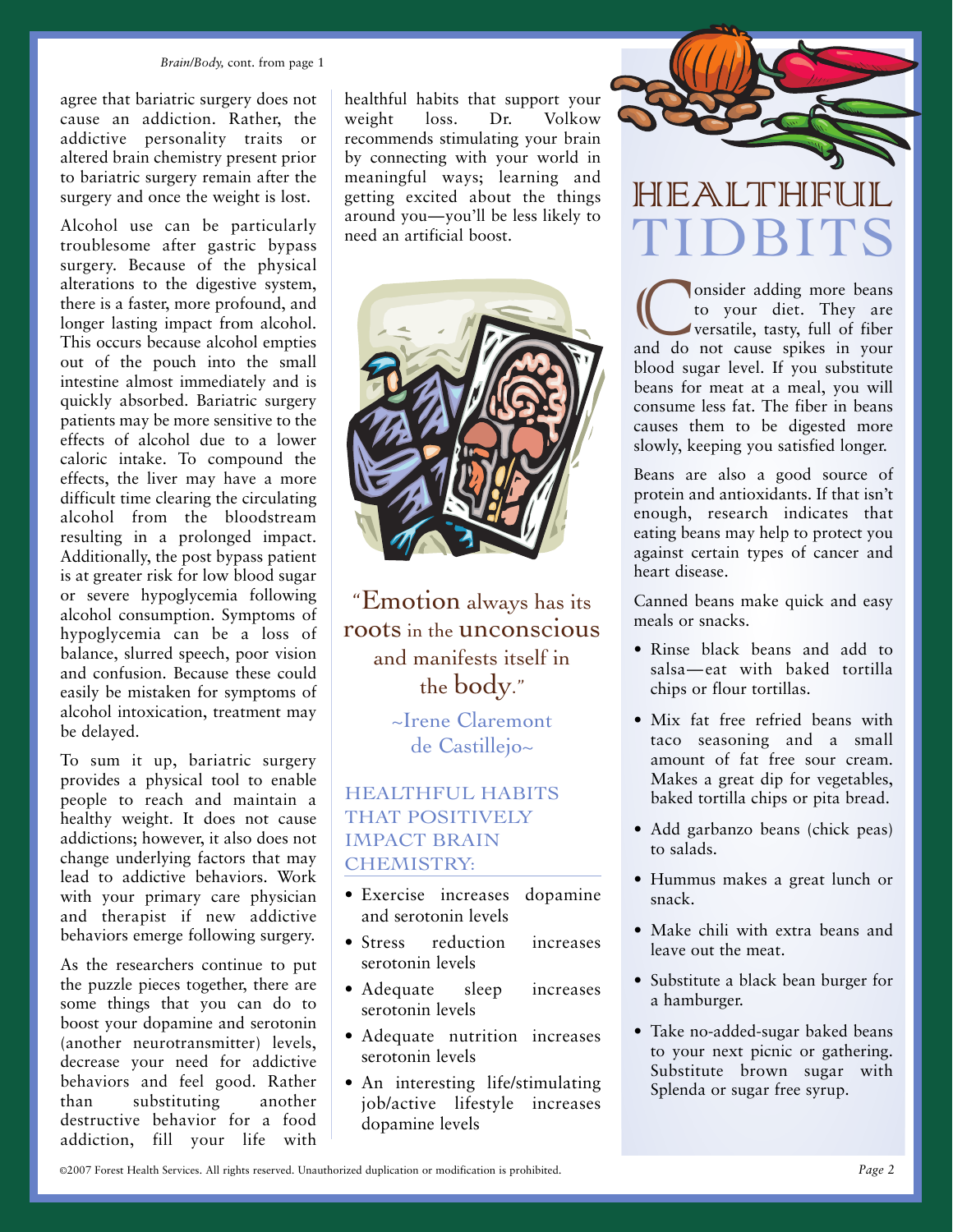# Considering SURGERY

You've done your research,<br>
had a consultation,<br>
insurance requirements and finally had a consultation, maneuvered through the have a date! Congratulations! Only one thing left: pre-admission testing. The purpose of pre-admission testing is to make sure that you meet the requirements to safely proceed with surgery, to provide instructions and to provide an opportunity to ask questions. You will meet with people from several departments.

-

#### *Pre-admission testing includes:*

- *Lab:* Both blood and urine specimens will be collected.
- *Radiology:* The technician will take a chest X-ray and an ultrasound of your gallbladder.
- *Respiratory Therapy:* The respiratory therapist will perform tests to insure that your lungs are functioning adequately and that the cells of your body are receiving adequate oxygen. They will instruct you on the use of the incentive spirometer—a device that

IT WORKED FOR ME

Marinate boneless, skinless chicken breasts in low fat Italian dressing. Cook on the grill. Slice and put portions into plastic storage bags. Use on salads, wrap sandwiches, heat up and eat with a side of veggies, or just snack from the bag. It's a great high protein, low sugar food to have on hand for your entire family.

helps you to breathe deeply and greatly reduces the risk of developing pneumonia following surgery. An EKG will also be performed to determine heart function.

- *Nutrition:* The dietitian will provide information on how and what to eat after surgery. You will be provided with an opportunity to ask questions. Your family members are invited to participate in this aspect of pre-admission testing. The *Guide to Good Health* education binder will be provided.
- *Nursing:* The nursing staff will obtain vitals (height, weight, blood pressure), update your medical information and provide presurgery instructions. Many of the questions that you have can be answered by the nursing staff.
- *Physician:* The physician will conduct a physical exam and utilize all of the data obtained to determine if you meet the requirements to safely proceed with surgery.

"In a disordered mind, as in a disordered body, soundness of health is impossible."  $\sim$ Cicero $\sim$ 



Matrix 5.0 has come out with a new flavor—Cookies and Cream. For those of you who love ice cream, this tastes just like Cookies and Cream



ice cream. It even has little bits of chocolate cookie. Try it by mixing with milk and freezing. What a great way to get in your protein. Matrix 5.0 also comes in Simply Vanilla, Perfect Chocolate and Orange Cream flavors. Available at your doctor's office or online at www.barixclinicsstore.com.

> "Why do we pay for psychotherapy when massages cost half as much?"



**SUBSCRIBE to On Track With Barix** www.barixclinicsstore.com/ newsletter.html